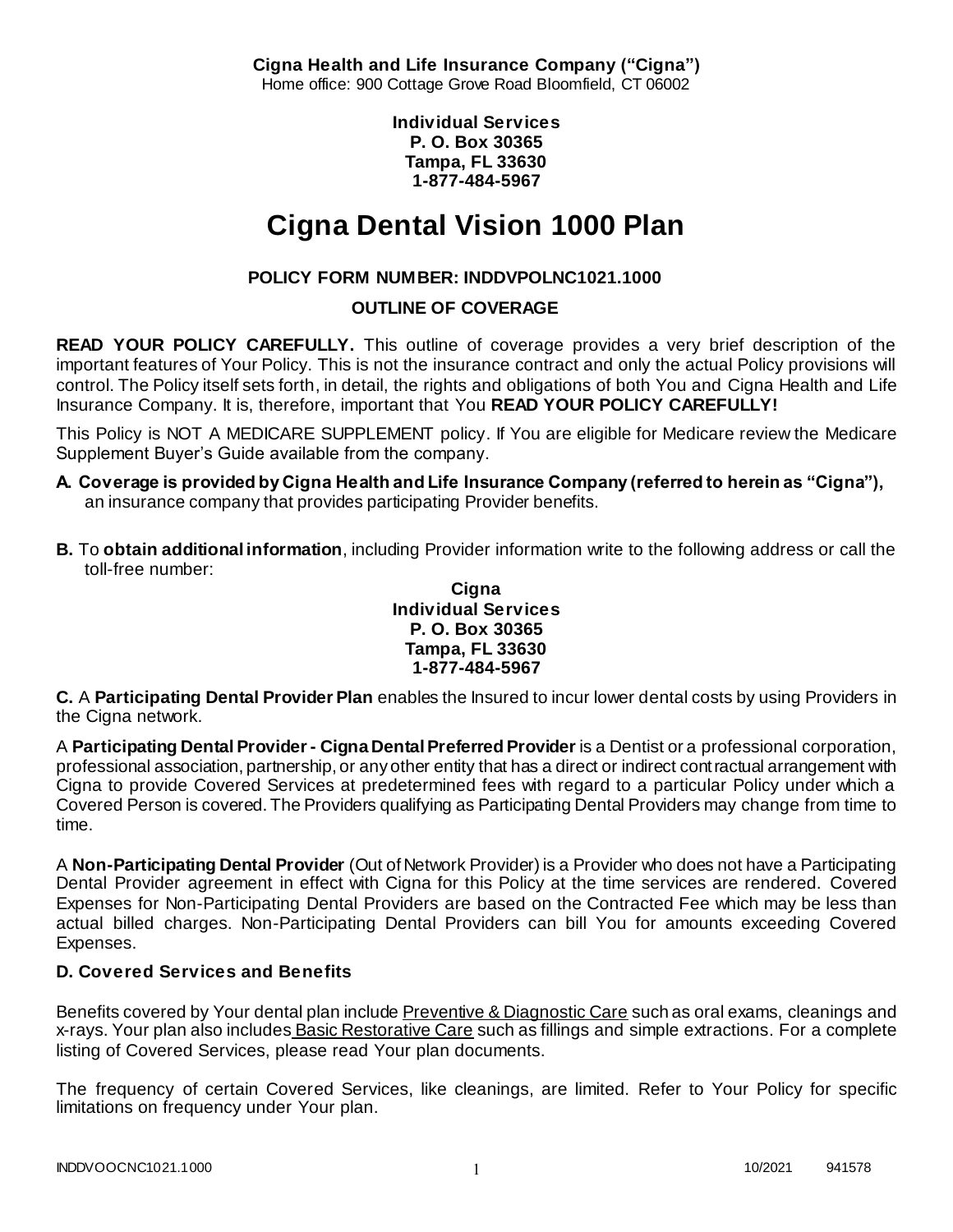### **Benefit Schedule**

The benefits outlined in the table below show the payment percentages for Covered Expenses **AFTER** any applicable Deductibles have been satisfied unless otherwise stated.

# **CIGNA DENTAL AND VISION INSURANCE** *The Schedule*

### **For You and Your Dependents**

#### **The Schedule – Dental Benefits**

If You select a Participating Dental Provider, Your cost will be less than if You select a Non-Participating Dental Provider.

#### **Emergency Services**

The Benefit Percentage payable for Emergency Services charges made by a Non-Participating Dental Provider is the same Benefit Percentage as for Participating Dental Provider Charges. Dental Emergency services are required immediately to either alleviate pain or to treat the sudden onset of an acute dental condition. These are usually minor procedures performed in response to serious symptoms, which temporarily relieve significant pain, but do not effect a definitive cure, and which, if not rendered, will likely result in a more serious dental or medical complication.

#### **Dental Deductibles**

Dental Deductibles are expenses to be paid by You or Your Dependent. Dental Deductibles are in addition to any Coinsurance. Once the Dental Deductible maximum in The Schedule has been reached You and Your family need not satisfy any further dental deductible for the rest of that year.

#### **Participating Dental Provider Payment**

Participating Dental Provider services are paid based on the Contracted Fee agreed upon by the provider and Cigna.

**Non-Participating Dental Provider Payment** Non-Participating Dental Provider services are paid based on the Contracted Fee.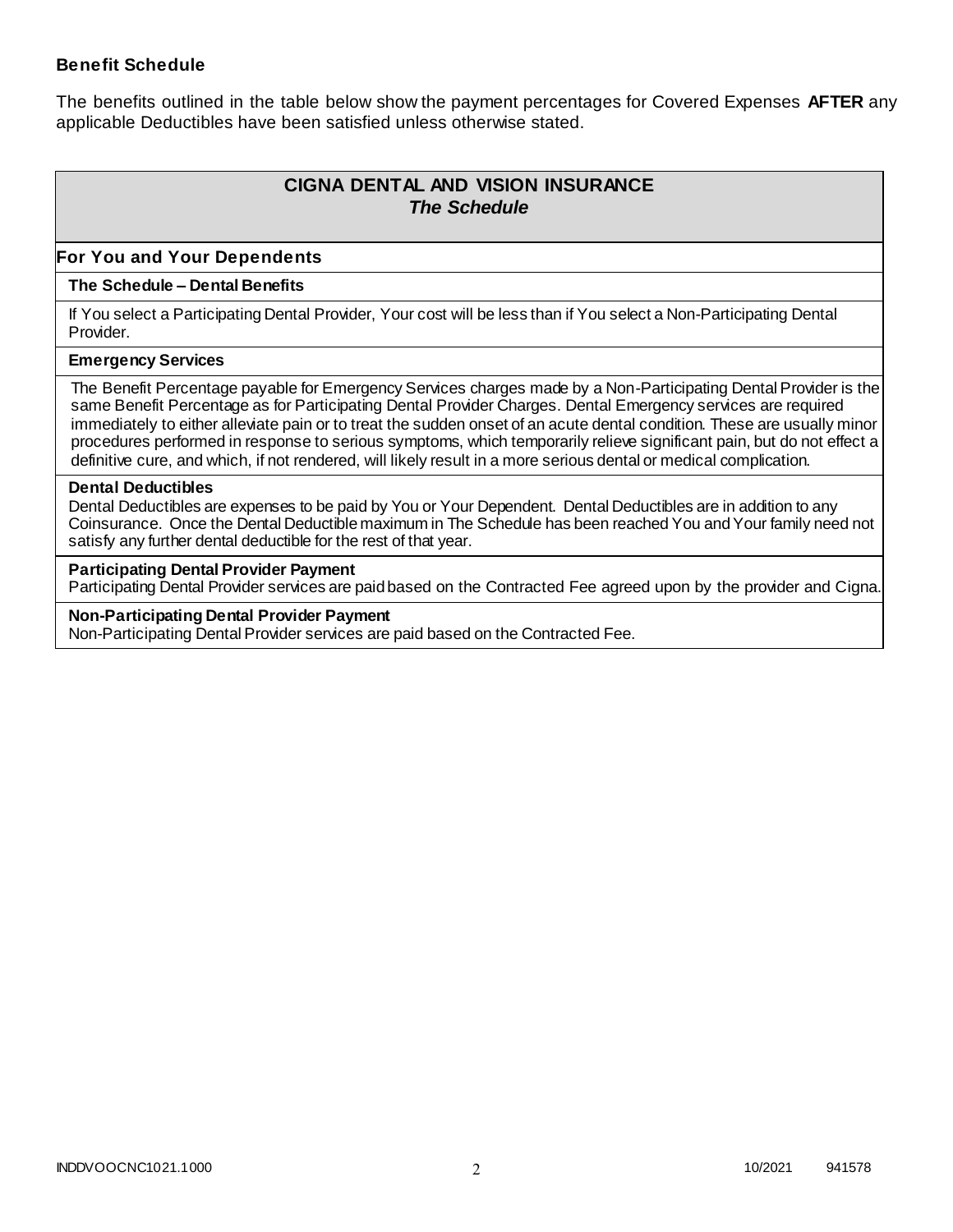| <b>DENTAL BENEFIT HIGHLIGHTS</b>                                                                                                                              |                                                  |
|---------------------------------------------------------------------------------------------------------------------------------------------------------------|--------------------------------------------------|
| Classes I, II<br><b>Calendar Year Maximum</b>                                                                                                                 | \$1,000 per person                               |
| <b>Calendar Year Dental Deductible</b><br>Individual                                                                                                          | \$50 per person                                  |
|                                                                                                                                                               | Not Applicable to Class I                        |
| <b>Family Maximum</b>                                                                                                                                         | \$150 per family                                 |
|                                                                                                                                                               | Not Applicable to Class I                        |
| <b>Class I</b>                                                                                                                                                | The Percentage of Covered Expenses the Plan Pays |
| Preventive Care<br>Oral Exams<br>Routine Cleanings<br>Routine X-rays<br><b>Fluoride Application</b><br><b>Sealants</b><br>Space Maintainers (non-orthodontic) | 100%                                             |
| <b>Class II</b>                                                                                                                                               | The Percentage of Covered Expenses the Plan Pays |
| <b>Basic Restorative</b><br>Fillings<br>Oral Surgery, Simple Extractions<br>Emergency Care to Relieve Pain<br>Non-Routine X-rays                              | 70% after dental deductible                      |

| The Schedule - Vision Benefits                                                                  |                                                                                         |
|-------------------------------------------------------------------------------------------------|-----------------------------------------------------------------------------------------|
| VISION BENEFIT HIGHLIGHTS                                                                       |                                                                                         |
| Eye Examinations, including refraction                                                          | The plan pays 30% of expenses, not to exceed a \$50 calendar<br>year maximum per person |
| Materials (corrective eyeglasses or contact<br>lenses, including fittings and follow-up visits) | \$100 calendar year maximum per person                                                  |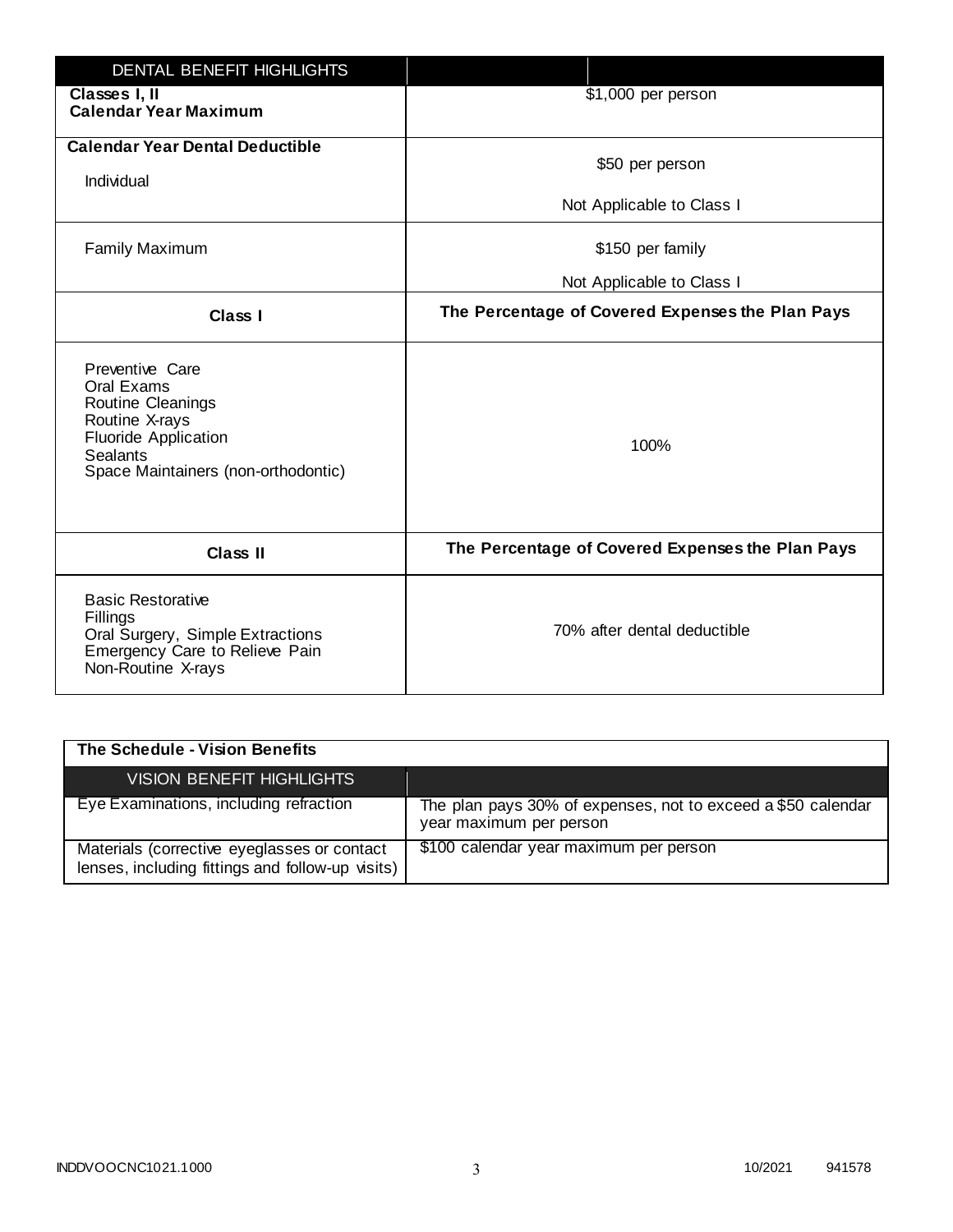# **Waiting Periods**

There is no waiting period for Class I or II dental benefits or for vision benefits.

# **Missing Teeth Limitation**

There is no payment for replacement of teeth that are missing when a person first becomes insured.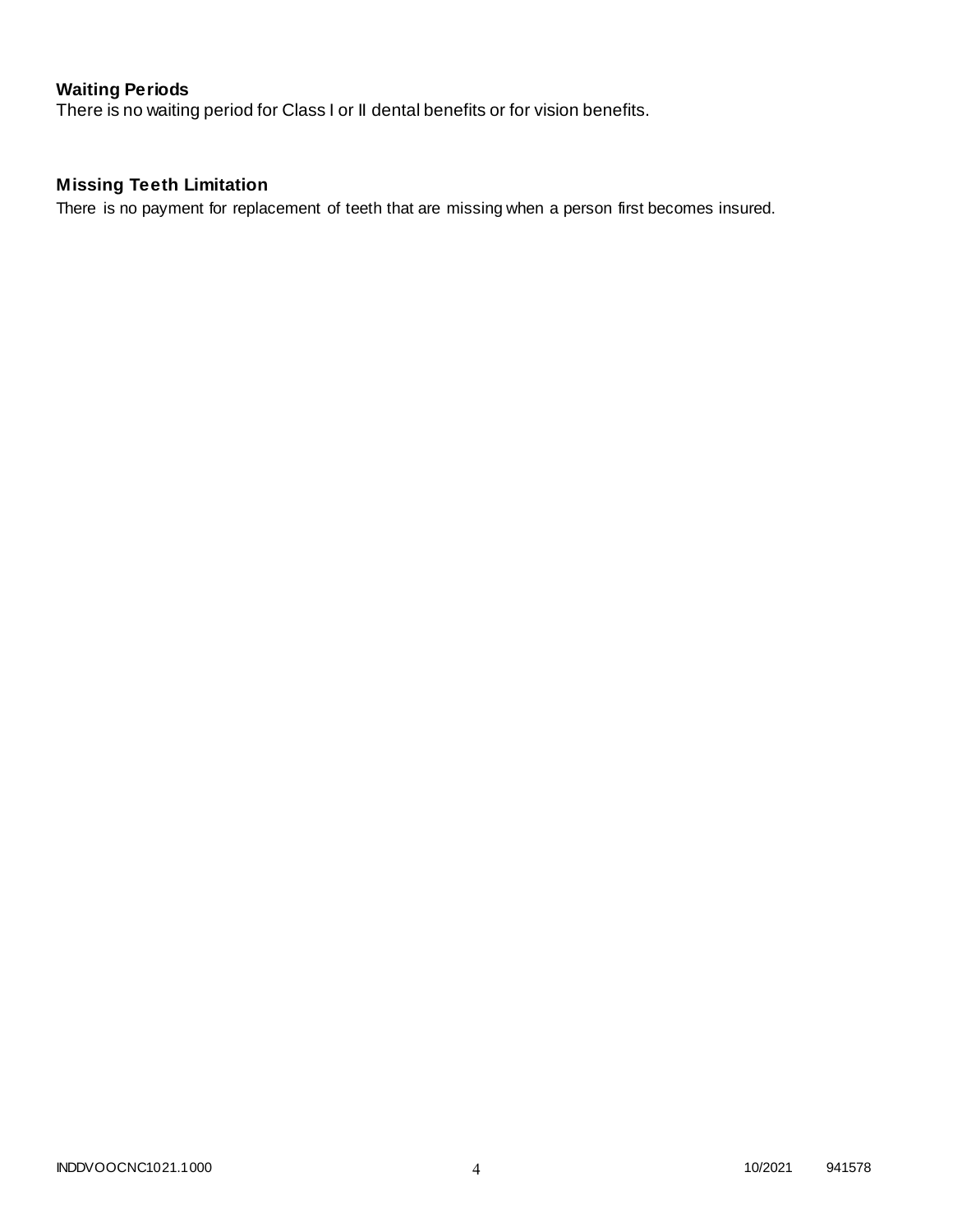### **E. Insured's Financial Responsibility**

The Insured is responsible for paying the monthly or quarterly premium on a timely basis. The Insured is also responsible to pay Providers for charges that are applied to the Deductibles, Coinsurance, and any amounts charged by Non-Participating Dental Providers in excess of the Contracted Fee. In addition, any charges for Medically Necessary and/or Dentally Necessary items that are excluded under the Policy are the responsibility of the Insured.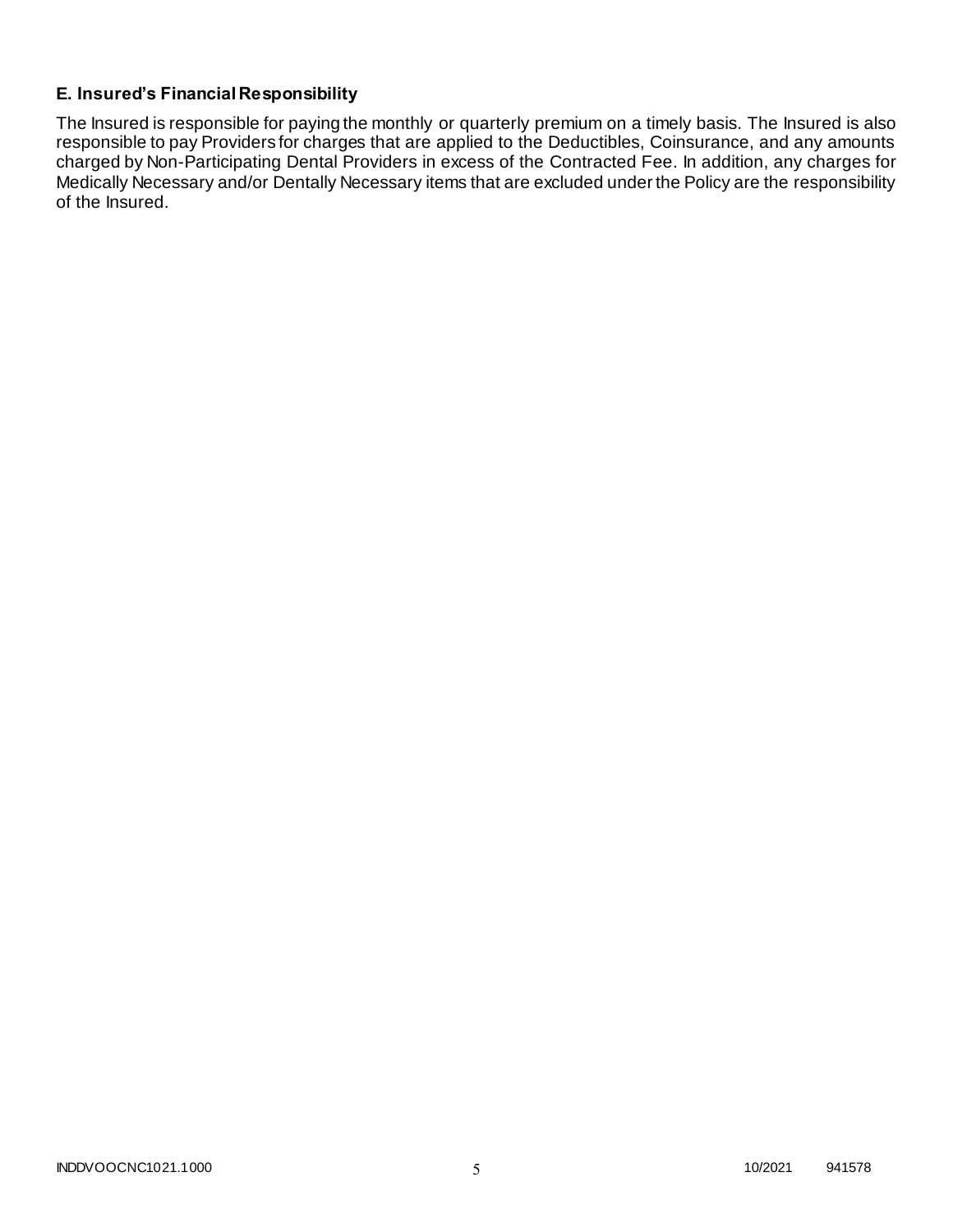### **F. Exclusions and Limitations: What Is Not Covered By This Policy**

# **Expenses Not Covered**

Covered Expenses will not include, and no payment will be made for:

- procedures which are not included in the list of Covered Dental Services or Covered Vision Services;
- cone beam imaging;
- instruction for plaque control, oral hygiene and diet;
- core build-ups;
- veneers;
- precious or semi-precious metals for crowns, bridges and abutments;
- restoration of teeth which have been damaged by erosion, attrition or abrasion;
- bite registrations; precision or semi-precision attachments; or splinting;
- implants or implant related services;
- orthodontic treatment, except for the treatment of cleft lip and cleft palate;
- general anesthesia or intravenous sedation, when used for the purposes of anxiety control or patient management is not covered; may be considered only when medically or dentally necessary and when in conjunction with covered complex oral surgery;
- athletic mouth guards;
- services performed solely for cosmetic reasons;
- personalization or decoration of any dental device or dental work;
- replacement of an appliance per benefit quidelines;
- services that are deemed to be medical in nature;
- services and supplies received from a hospital;
- prescription drugs;
- plano lenses;
- VDT (video display terminal)/computer eyeglass benefit;
- medical or surgical treatment of the eyes;
- any type of corrective vision surgery, including LASIK surgery, radial ketatonomy (RK), automated lamellar keratoplasty (ALK), or conductive keratoplasty (CK);
- Orthoptic or vision training and any associated supplemental testing
- any eye examination, or any corrective eyewear, required by an employer as a condition of employment;
- safety eyewear;
- sub-normal vision aids or non-prescription lenses; or
- Magnification or low vision aids not shown as covered in the Schedule of Vision Coverage;

Dental services otherwise covered by the Policy will not be excluded for newborn or newly placed adopted or foster children solely on the basis that the service is needed to correct a congenital defect or anomaly.

# **General Limitations**

No payment will be made for expenses incurred for You or any one of Your Dependents:

- For services not specifically listed as Covered Services in this Policy;
- For services or supplies that are not Medically Necessary;
- For services received before the Effective Date of coverage;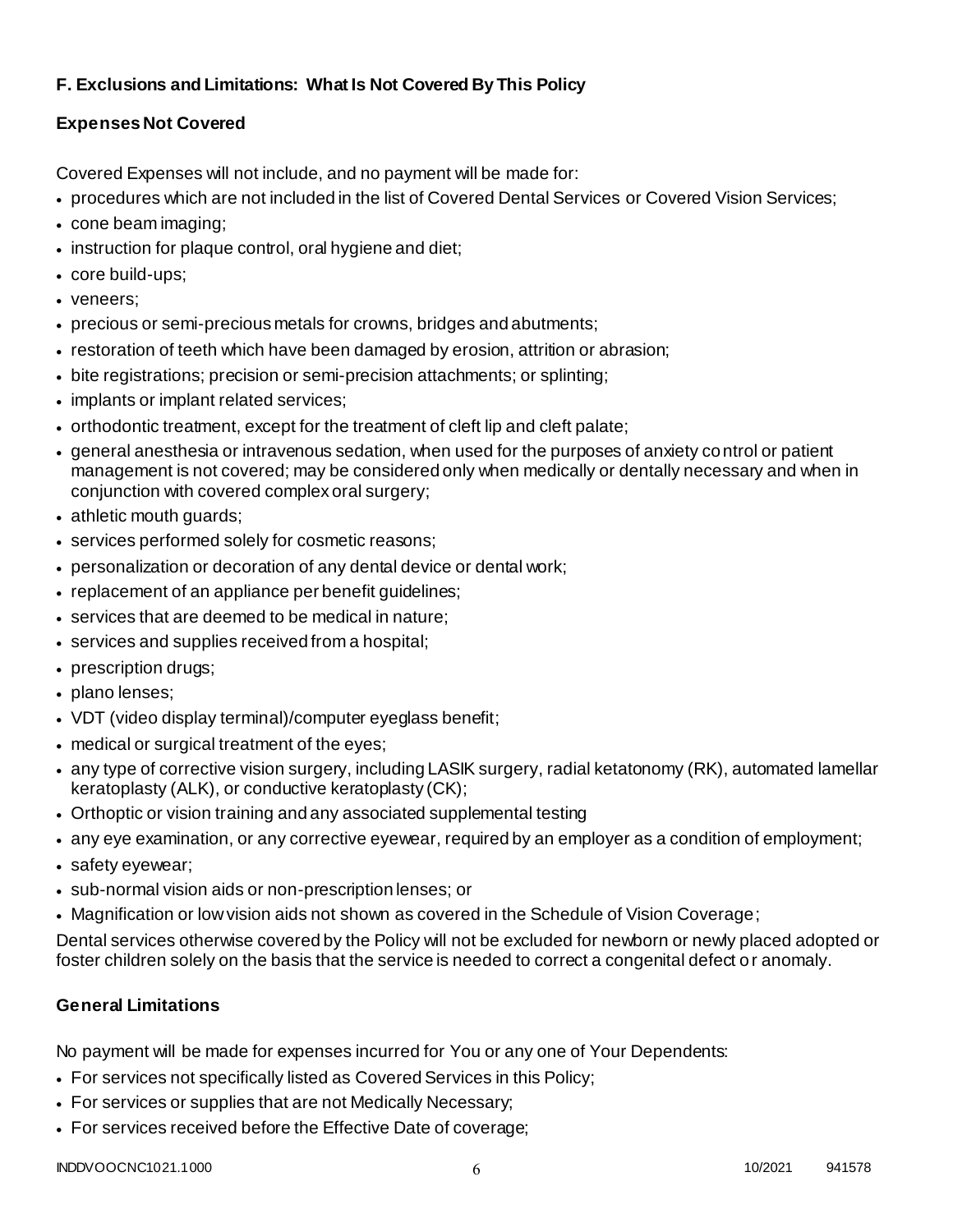- For services received after coverage under this Policy ends;
- For services for which You have no legal obligation to pay or for which no charge would be made if You did not have insurance coverage;
- For Professional services or supplies received or purchased directly or on Your behalf by anyone, including a Provider, from any of the following:
	- **Yourself or Your employer;**
	- a person who lives in the Covered Person's home, or that person's employer;
	- a person who is related to the Covered Person by blood, marriage or adoption, or that person's employer;
- for or in connection with an Injury arising out of, or in the course of, any employment for wage or profit;
- for services or supplies for the treatment of an occupational injury or sickness which are paid under the North Carolina Workers' Compensation Act only to the extent such services or supplies are the liability of the employee, employer or workers' compensation insurance carrier according to a final adjudication under the North Carolina Workers' Compensation Act or an order of the North Carolina Industrial Commission approving a settlement agreement under the North Carolina Workers' Compensation Act;
- for charges made by a Hospital owned or operated by or which provides care or performs services for, the United States Government, if such charges are directly related to a condition which occurred while serving in the military or an associated auxiliary unit;
- services or supplies received due to an act of war, declared or undeclared while serving in the military or an associated auxiliary unit;
- to the extent that payment is unlawful where the person resides when the expenses are incurred;
- for charges which the person is not legally required to pay;
- for charges which would not have been made if the person had no insurance;
- to the extent that billed charges exceed the rate of reimbursement as described in the Schedule;
- for charges for unnecessary care, treatment or surgery;
- to the extent that You or any of Your Dependents is in any way paid or entitled to payment for those expenses by or through a public program, other than Medicaid;
- for or in connection with experimental procedures or treatment methods not approved by the American Dental Association or the appropriate dental specialty society;
- Procedures that are a covered expense under any other plan which provides dental or vision benefits;
- To the extent that benefits are paid or payable for those expenses under the mandatory part of any auto insurance policy written to comply with a "no-fault" insurance law or an uninsured motorist insurance law. Cigna will take into account any adjustment option chosen under such part by You or any one of Your Dependents.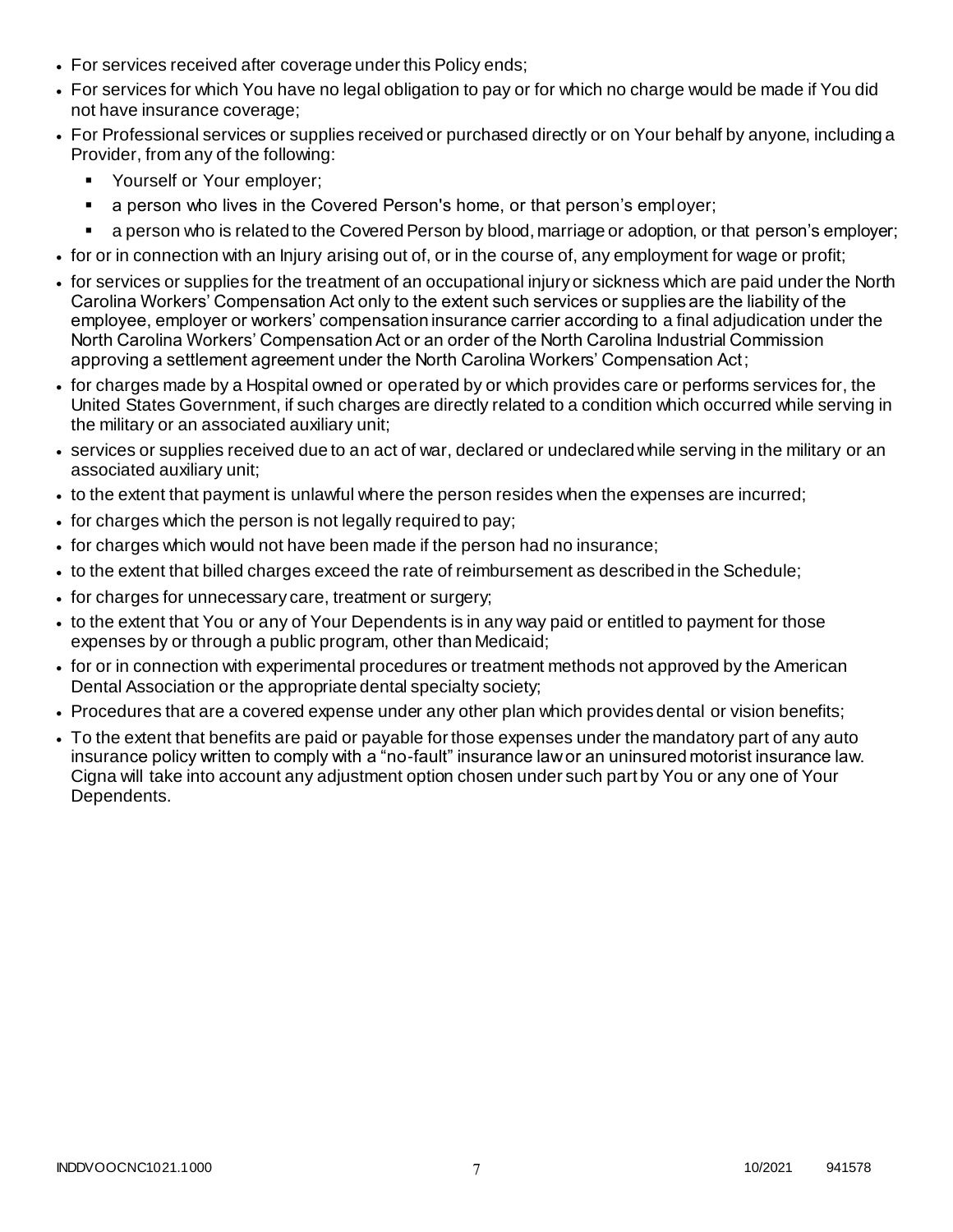### **G. Predetermination of Dental Benefits Program**

Predetermination of Benefits is a voluntary review of a Dentist's proposed treatment plan and expected charges. It is not preauthorization of service and is not required.

The treatment plan should include supporting pre-operative x-rays and other diagnostic materials as requested by Cigna's dental consultant. If there is a change in the treatment plan, a revised plan should be submitted.

Cigna will determine covered dental expenses for the proposed treatment plan. If there is no Predetermination of Benefits, Cigna will determine covered dental expenses when it receives a claim.

Review of proposed treatment is advised whenever extensive dental work is recommended when charges exceed **\$500**.

Predetermination of Benefits is not a guarantee of a set payment. Payment is based on the services that are actually delivered and the coverage in force at the time services are completed.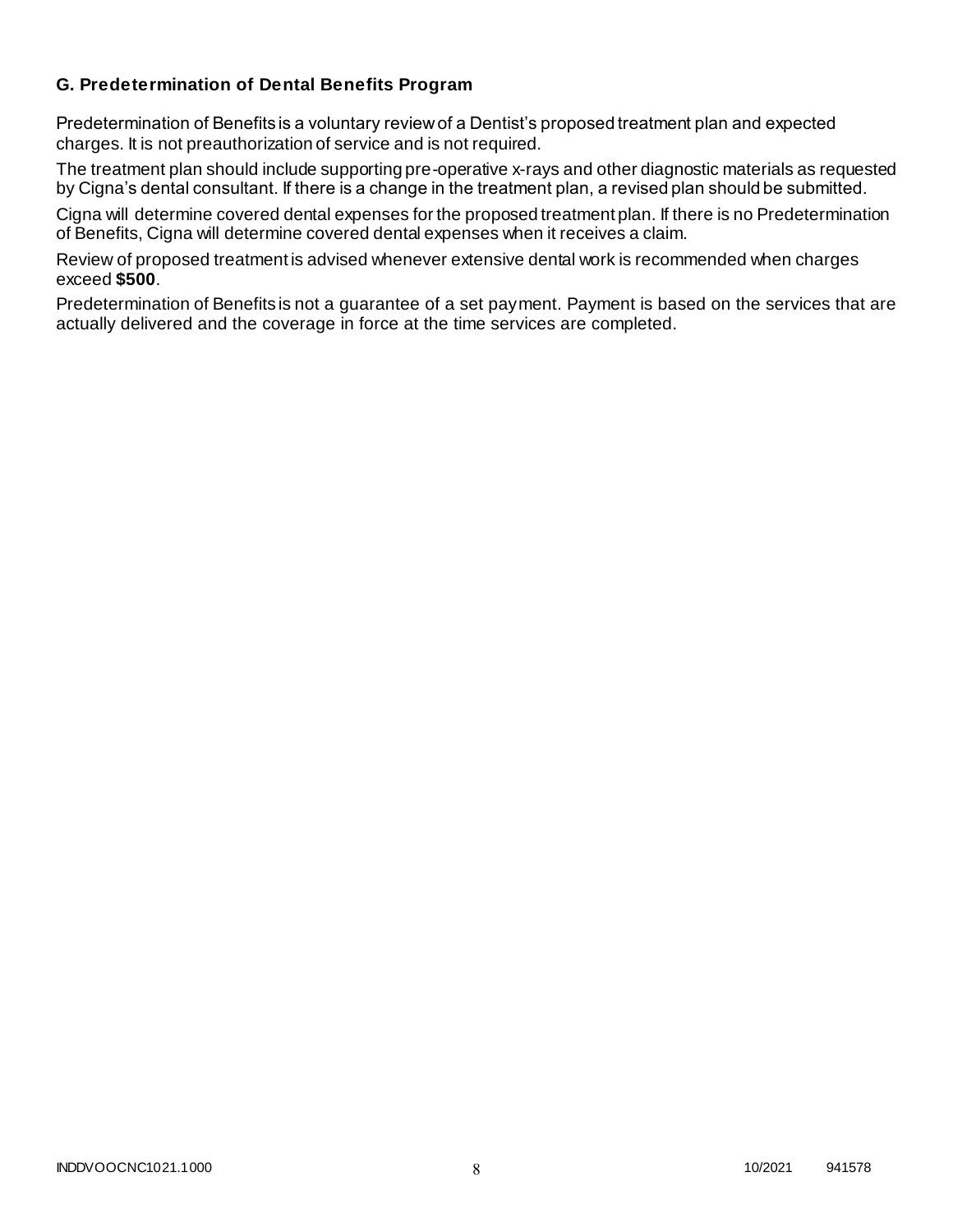### **H. General Provisions**

### **WHEN YOU HAVE A COMPLAINT OR AN APPEAL**

For the purposes of this section, any reference to "You," "Your" or "Yourself" also refers to a representative or provider designated by You to act on Your behalf, unless otherwise noted.

We want You to be completely satisfied with the care You receive. That is why We have established a process for addressing Your concerns and solving Your problems.

#### **Start with Member Services**

We are here to listen and help. If You have a concern regarding a person, a service, the quality of care, or contractual benefits, You can call Our toll-free number and explain Your concern to one of Our Customer Service representatives. You can also express that concern in writing. Please call or write to Us at the following:

Customer Services Toll-Free Number or address on mycigna.com, explanation of benefits or claim form

We will do Our best to resolve the matter on Your initial contact. If We need more time to review or investigate Your concern, We will get back to You as soon as possible, but in any case within 30 days. If You are not satisfied with the results of a coverage decision, You can start the appeals procedure.

#### **Appeals Procedure**

Cigna has a two step appeals procedure for coverage decisions. To initiate an appeal, You must submit a request for an appeal in writing within 365 days of receipt of a denial notice. You should state t he reason why You feel Your appeal should be approved and include any information supporting Your appeal. If You are unable or choose not to write, You may ask to register Your appeal by telephone. Call or write to Us at the toll-free number or address on Your Benefit Identification card, explanation of benefits or claim form.

#### **Level One Appeal**

Your appeal will be reviewed and the decision made by someone not involved in the initial decision. Appeals involving Medical Necessity or clinical appropriateness will be considered by a health care professional.

For level one appeals, We will respond in writing with a decision within 30 calendar days after We receive an appeal for a postservice coverage determination. If more time or information is needed to make the determination, We will notify You in writing to request an extension of up to 15 calendar days and to specify any additional information needed to complete the review.

If You are not satisfied with Our level-one appeal decision, You may request a level-two appeal.

### **Level Two Appeal**

If You are dissatisfied with Our level one appeal decision, You may request a second review. To start a level two appeal, follow the same process required for a level one appeal.

Most requests for a second review will be conducted by the Appeals Committee, which consists of at least three people. Anyone involved in the prior decision may not vote on the Committee. For appeals involving Medical Necessity or clinical appropriateness, the Committee will consult with at least one Dentist reviewer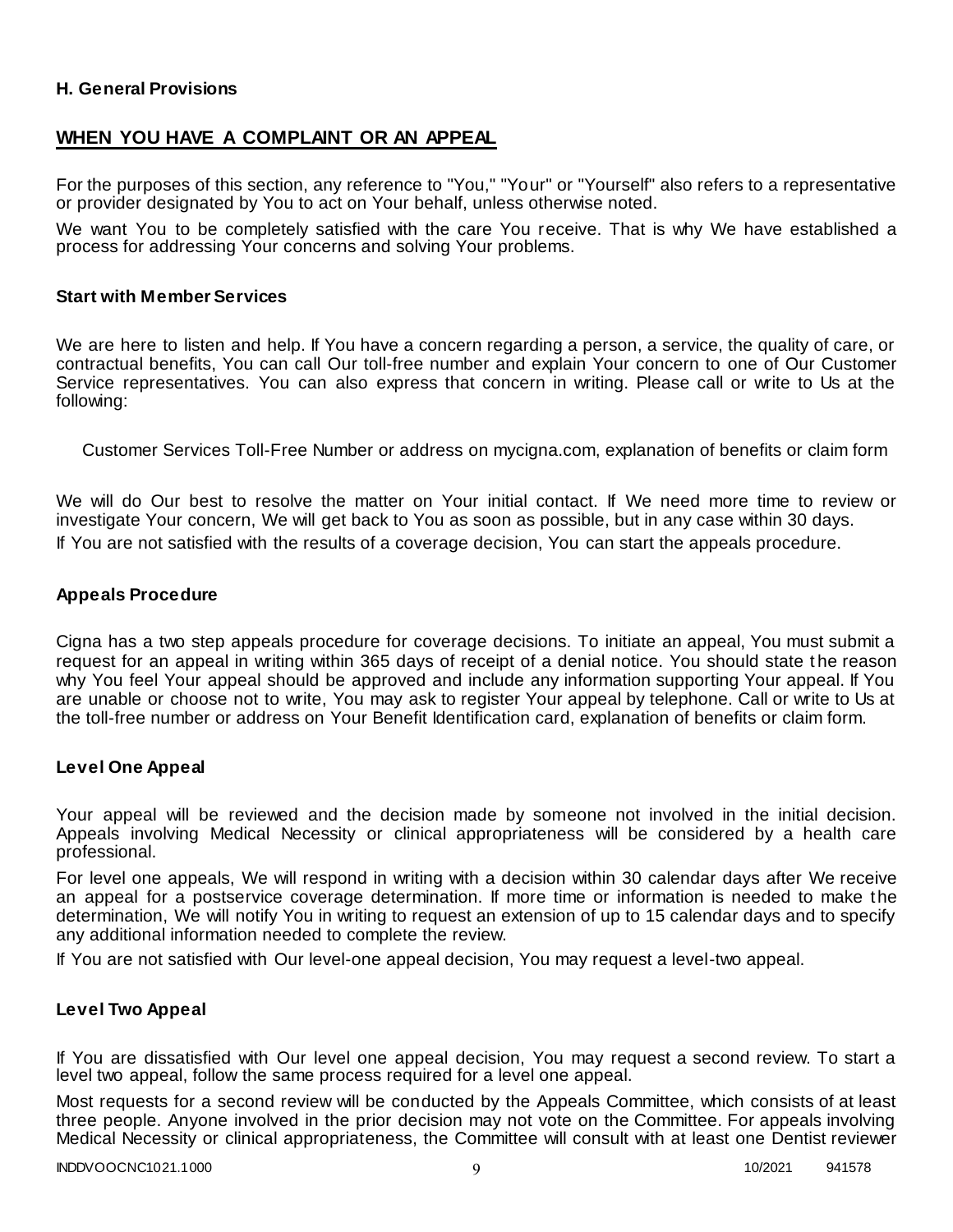in the same or similar specialty as the care under consideration, as determined by Cigna's Dentist reviewer. You may present Your situation to the Committee in person or by conference call.

For level two appeals We will acknowledge in writing that We have received Your request and schedule a Committee review. For postservice claims, the Committee review will be completed within 30 calendar days. If more time or information is needed to make the determination, We will notify You in writing to request an extension of up to 15 calendar days and to specify any additional information needed by the Committee to complete the review. You will be notified in writing of the Committee's decision within five working days after the Committee meeting, and within the Committee review time frames above if the Committee does not approve the requested coverage.

### **Notice of Benefit Determination on Appeal**

Every notice of an appeal decision will be provided in writing or electronically and, if an adverse determination, will include:

- (1) the specific reason or reasons for the denial decision;
- (2) reference to the specific Policy provisions on which the decision is based;
- (3) a statement that the claimant is entitled to receive, upon request and free of charge, reasonable access to and copies of all documents, records, and other Relevant Information as defined;
- (4) upon request and free of charge, a copy of any internal rule, guideline, protocol or other similar criterion that was relied upon in making the adverse determination regarding Your appeal, and an explanation of the scientific or clinical judgment for a determination that is based on a medical necessity, experimental treatment or other similar exclusion or limit.

#### **Relevant Information**

Relevant Information is any document, record, or other information which was relied upon in making the benefit determination; was submitted, considered, or generated in the course of making the benefit determination, without regard to whether such document, record, or other information was relied upon in making the benefit determination; demonstrates compliance with the administrative processes and safeguards required by federal law in making the benefit determination; or constitutes a statement of policy or guidance with respect to the plan concerning the denied treatment option or benefit or the claimant's diagnosis, without regard to whether such advice or statement was relied upon in making the benefit determination.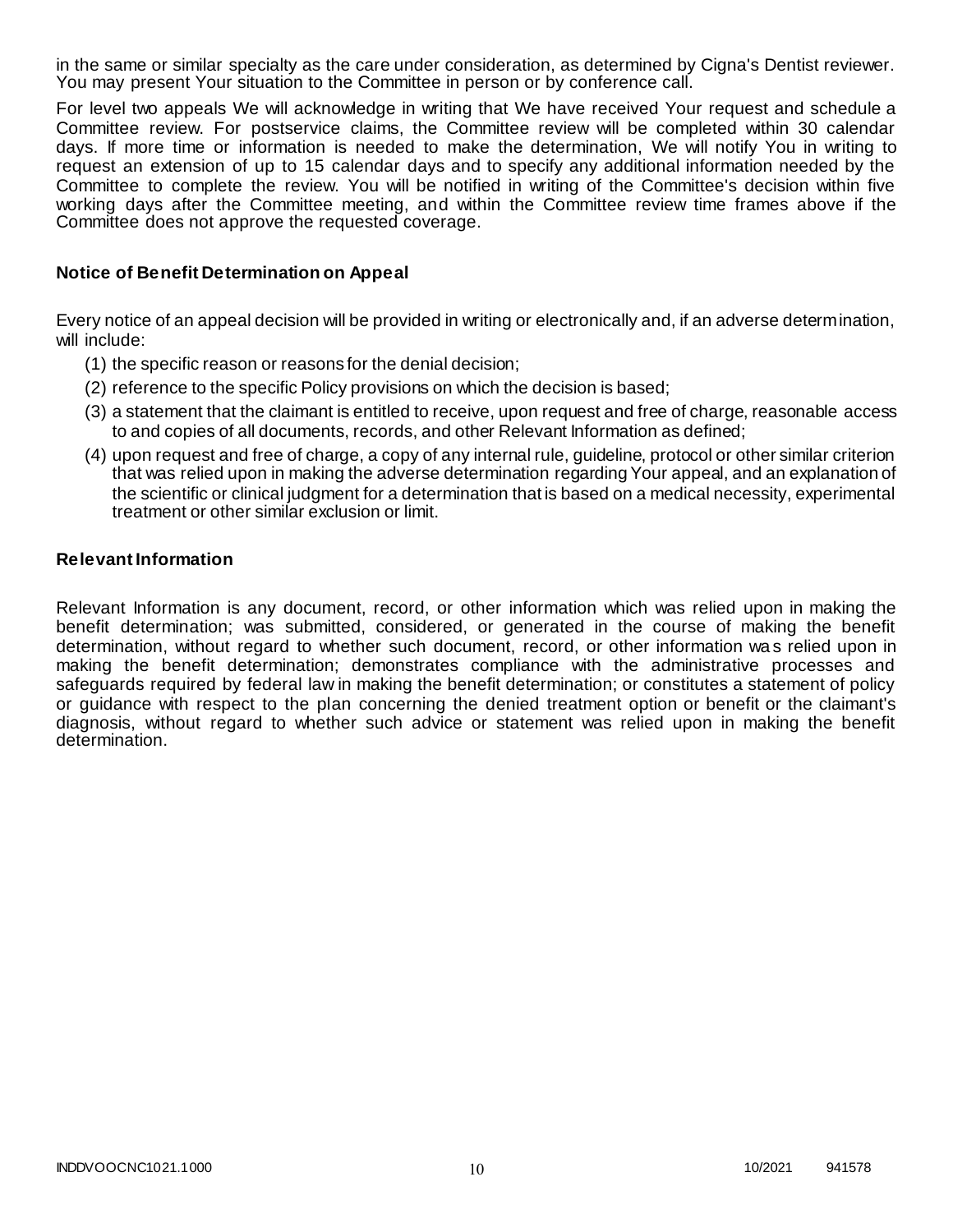# **I. Participating Dental Providers**

Cigna will provide a current list of Dentists currently participating with Cigna and their locations to each Covered Person upon request.

To verify if a Dentist is currently participating with Cigna and is accepting new Cigna Insureds, the Covered Person should visit Our website at mycigna.com.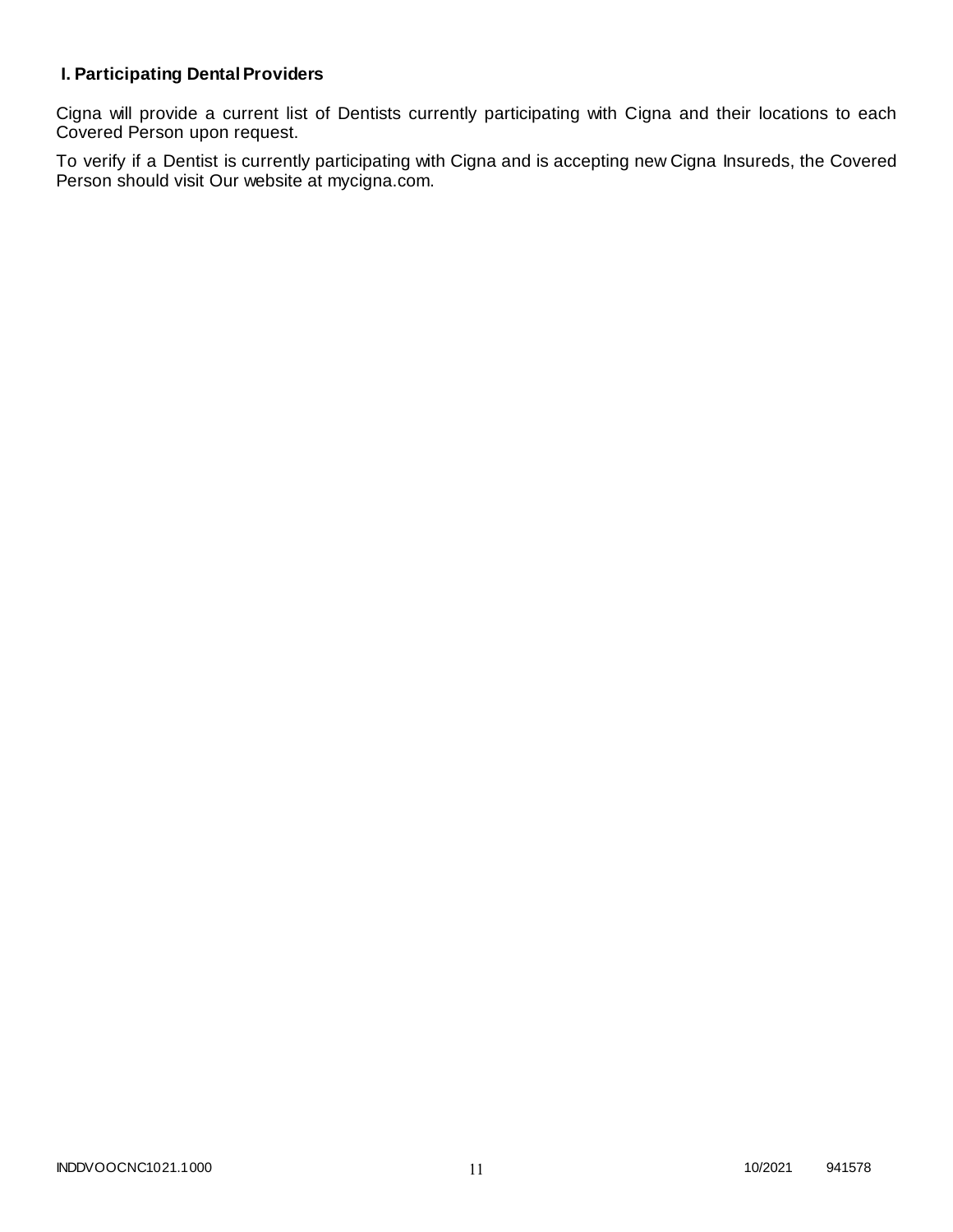### **J. Renewability, Eligibility, and Continuation**

1. The Policy will renew except for the specific events stated in the Policy. Cigna may change the premiums of the Policy with 60 days written notice to the Insured. However, Cigna will not refuse to renew or change the premium schedule for the Policy on an individual basis, but only for all Insureds in the same class and covered under the same Policy as You.

2. The individual plan is designed for residents of North Carolina who are not enrolled under or covered by any other group or individual health coverage. You must notify Cigna of all changes that may affect any Covered Person's eligibility under the Policy.

3. You or Your Dependent(s) will become ineligible for coverage:

- When premiums are not paid according to the due dates and grace periods described in the premium section.
- With respect to Your Spouse, Domestic Partner, or partner to a Civil Union: when the Spouse is no longer married to the Insured or when the union is dissolved.
- With respect to You and Your Family Member(s): when You no longer meet the requirements listed in the Conditions of Eligibility section.
- The date the Policy terminates.
- **When the Insured no longer lives in the Service Area.**

4. If a Covered Person's eligibility under this Plan would terminate due to the Insured's death, divorce or if other Dependents would become ineligible due to age or no longer qualify as dependents for coverage under this Plan; except for the Insured's failure to pay premium, the Covered Person's insurance will be continued if the Covered Person exercising the continuation right notifies Cigna and pays the appropriate monthly premium within 60 days following the date this Policy would otherwise terminate.